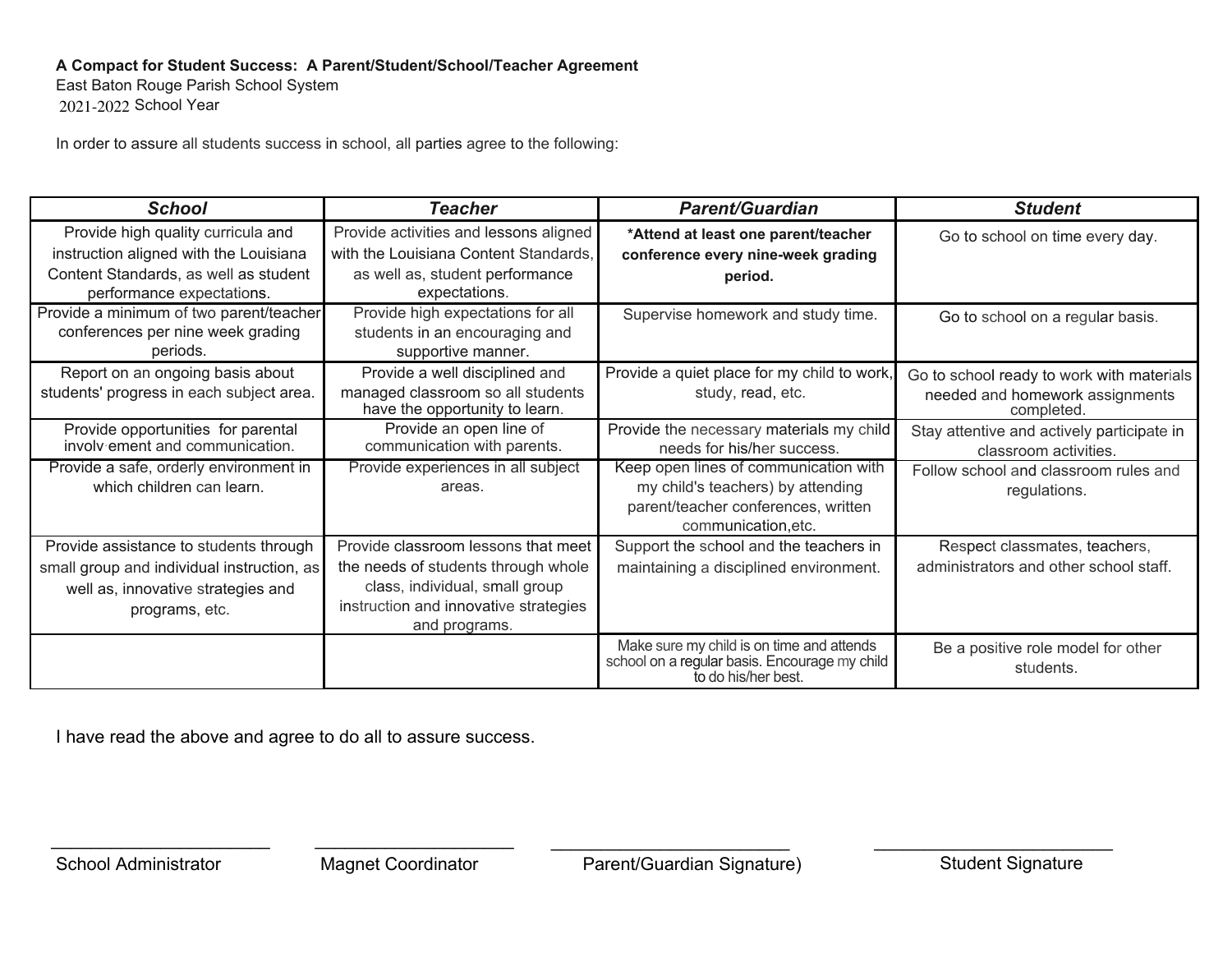# **East Baton Rouge Parish School System MAGNET/CENTER OF EXCELLENCE Parent/Student/School Contract**

## **Student's Name**

**Date** 

Improved academic achievement results from a shared responsibility of the student, the parent, and the school. Slate law and EBRPSS guidelines require students and parents to pledge support for the educational process as described below. In addition, participation in a magnet program is a privilege not a right; therefore, failure to adhere to the behavioral and academic expectations as outlined in the Students Rights and Responsibility Handbook may result in removal from the program.

## **STUDENT AGREEMENT**

## I agree to do the following:

- □ Meet state compulsory attendance requirements and anive at school on time
- □ Behave in an appropriate manner and follow all district, school and classroom rules as outlined in the district's Students Rights and Responsibility Handbook
- $\Box$  Take advantage of all instructional opportunities presented in class
- $\Box$  Complete all class activities and homework assignments
- □ Maintain grade point requirements (where applicable)
- □ Matriculate to the next grade level at the end of the school year
- $\Box$  Respect the culture and diversity of others

## **PARENT/GUARDIAN AGREEMENT**

## I agree to do the following:

- $\Box$ Show an interest in my child's progress by talking with him/her daily about school and learning activities
- Ensure that my child completes all homework assignments  $\Box$
- Review any student work, agenda, or school communication brought home by my child  $\Box$
- $\Box$ Respond appropriately to communication from the school and attend all required parent/teacher/team/principal conferences and magnet parent advisory meetings
- $\Box$ Ensure that my child attends school daily and arrives and departs timely
- $\Box$ Support the school in its efforts to maintain proper discipline
- Support my child in his/her efforts to prepare and pass all classroom and state mandated exams  $\Box$
- Respect the school's culture and diversity  $\Box$

## **SCHOOL AGREEMENT**

## The school agrees to do the following:

- $\Box$  Provide appropriate, challenging instruction to accommodate different learning styles
- □ integrate technology effectively and responsibly in all academic and elective areas
- $\Box$  Use appropriate assessments instruments/strategies as diagnostic tools to improve instruction
- $\Box$  Keep parents and students informed of academic and behavior growth during the school year
- $\Box$  REspect the students' culture and diversity

Failure to meet academic requirements will result in a probationary period for middle and high school students. If necessary, magnet status revocation may occur at the end of the probationary period.

| <b>Student's Signature</b>  | Date |  |
|-----------------------------|------|--|
| Parent/Guardian's Signature | Date |  |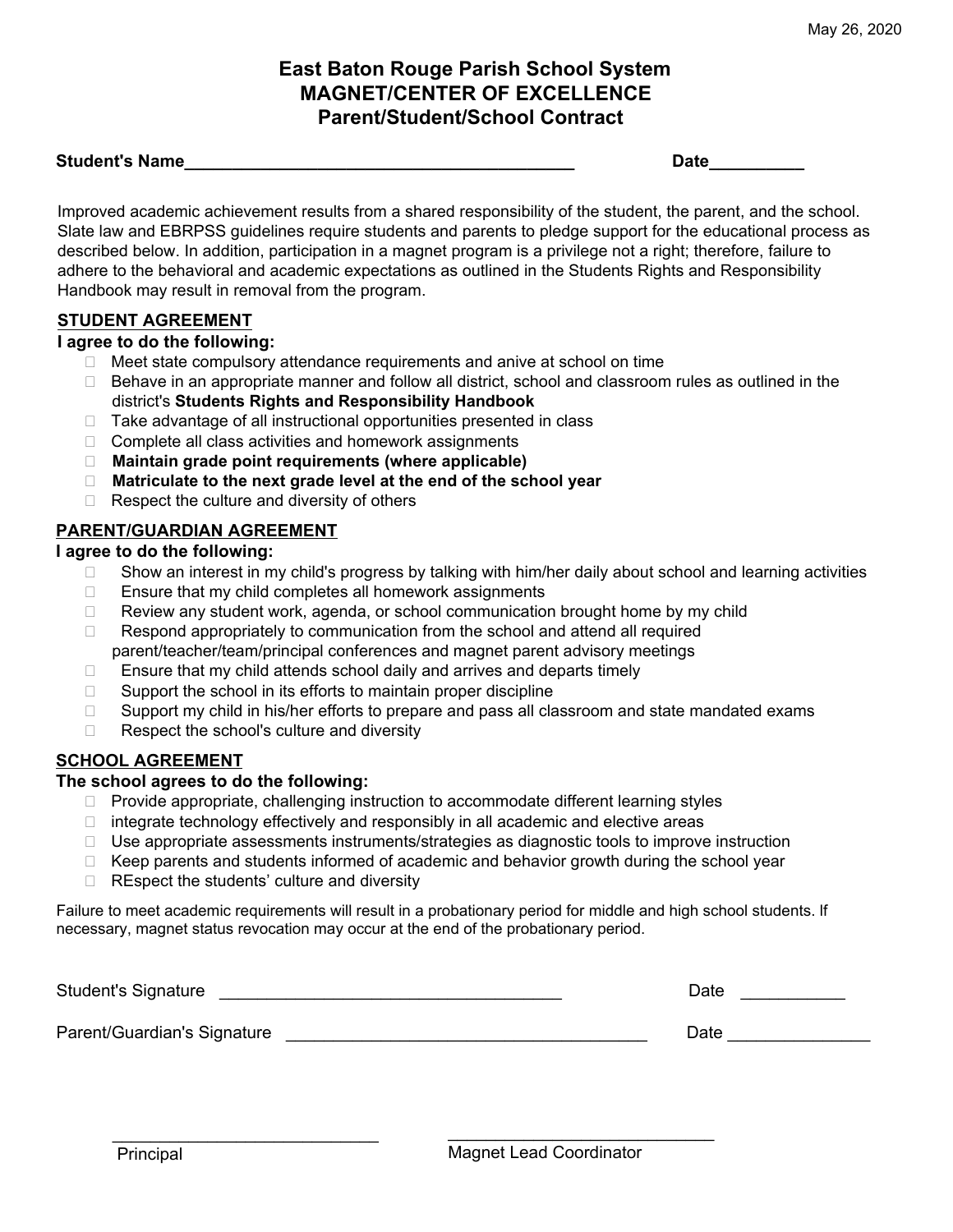

# **Magnet Transportation Procedures**

The East Baton Rouge Parish SchoolBoard provides transportation to and from all magnet schools in the school system. The nature of these routes is such that they are based on a "pick-up-point" philosophy. This means the bus mostly utilizes major traffic arteries to execute the routes, and students must meet the bus at designated pick-up-points somewhere along these routes. In a situation where a student lives a long distance from other students, the student may have to ride a "transfer" bus. This results in a different level of transportation service as compared to students who attend their regularly assigned school.

Because bus service is not provided within most subdivisions, students must meet the bus at the entrance of their subdivision (if the bus passes that subdivision on its route) or at the pick-up-point that is closest to their residence.

On magnet routes, there is no "maximum distance" from the residence to the pick-up-point. In some cases, a student may reside one or two blocks from the pick-up-point. In other cases, a student may reside several miles from the closest pick-up-point. In any case, the parent or guardian must assume the responsibility of getting their child(ren) to the pick-up-point by bringing/picking-up their child(ren), carpooling with other parents, having a relative bring/pickup the student, or allowing the student to walk from their residence to the pick-up-point.

Magnet routes tend to be much longer in nature because they must cover large areas of the parish. Some magnet routes will take an hour or more to execute.

Parents and students should be made aware of this prior to enrolling in a magnet program. This allows ample time for parents to make arrangements for getting their child to and from the pickup or transfer point.

## TO BE KEPT IN STUDENT'S FILE

I, the parent/guardian of have read the District's transportation procedures for magnet schools and acknowledge the fast that my child may be assigned to a pick-up or transfer point. If a pick-up-point is required, I also assume the responsibility of getting my child(ren) there on time.

Parent/Guardian's Signature

**Date**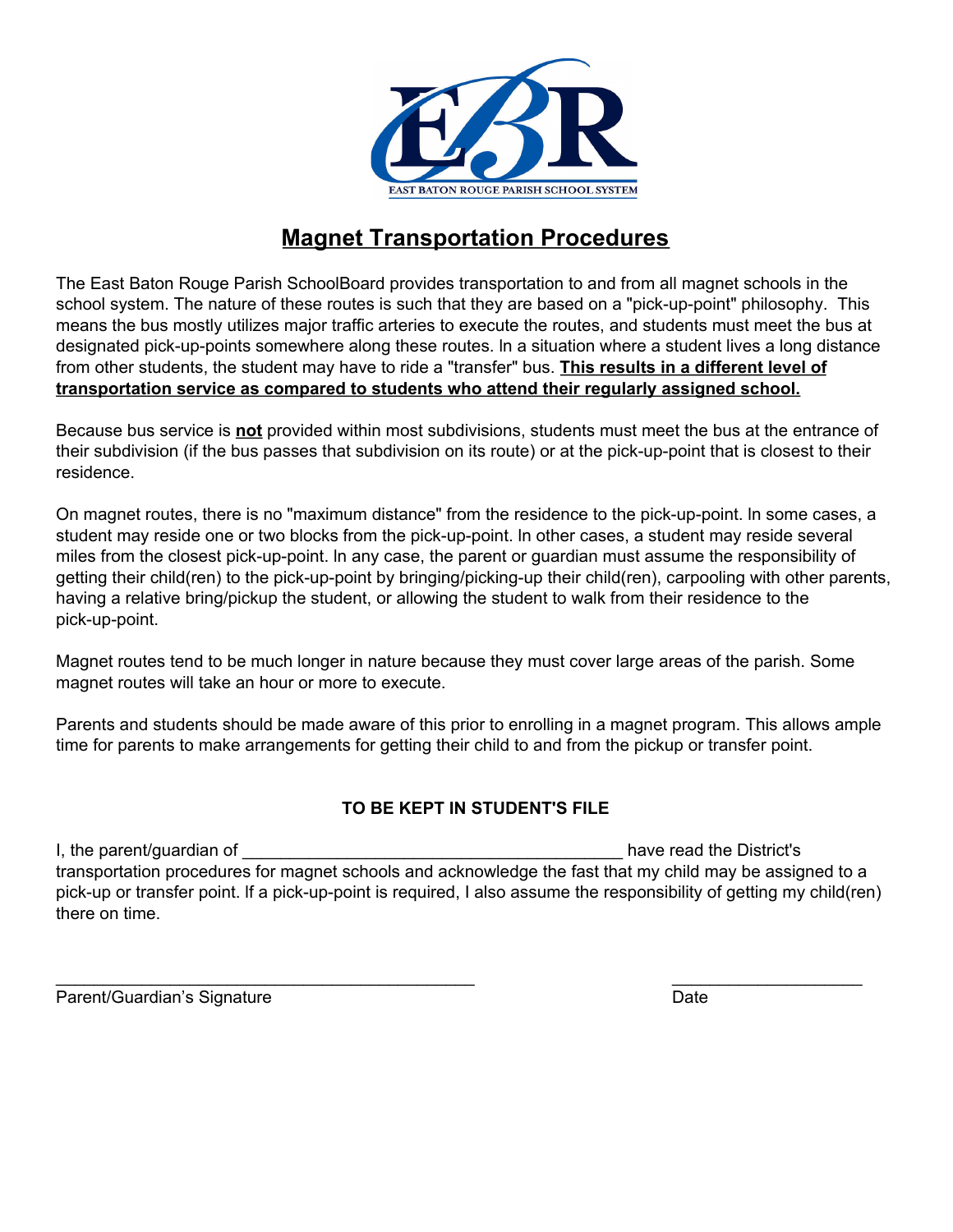

# **Technology Consent Form**

For a cop□ of the Internet and Net□ork Usage Polic□ of EBRPSS, please □isit https://ebrschoolsedtech.org/auiding-documents.html

I have read and agree to the following terms. I have read the District's Technology Usage policy, and the Internet and Network Usage Policy. I understand that as a student, if I violate the rules, my account can be terminated and I may face other disciplinary measures.

I hereby release the District, its personnel, and any institutions with which it is affiliated, from any and all claims and damages of any nature arising from my child's use of, or inability to use, the District computer system.

I also recognize it is impossible East Baton Rouge Parish Schools to restrict access to all controversial materials and I will not hold EBRPSS responsible for materials acquired on the network.

I will instruct my child regarding any restrictions against accessing material that are in addition to the restrictions set forth in the District's Technology Usage policy. I will emphasize to my child the importance of following the rules for personal safety.

## Please check the appropriate box:

My child may have an individual cloud access account.

My child may not have an individual cloud access account.

Parent/Guardian EsName et al. 2016 and 2017 and 2018 and 2018 and 2018 and 2018 and 2018 and 2018 and 2019 and

Student⊡s Name in the control of the control of the control of the control of the control of the control of the control of the control of the control of the control of the control of the control of the control of the cont

Date: the contract of the contract of the contract of the contract of the contract of the contract of the contract of the contract of the contract of the contract of the contract of the contract of the contract of the cont

**Date** *Date*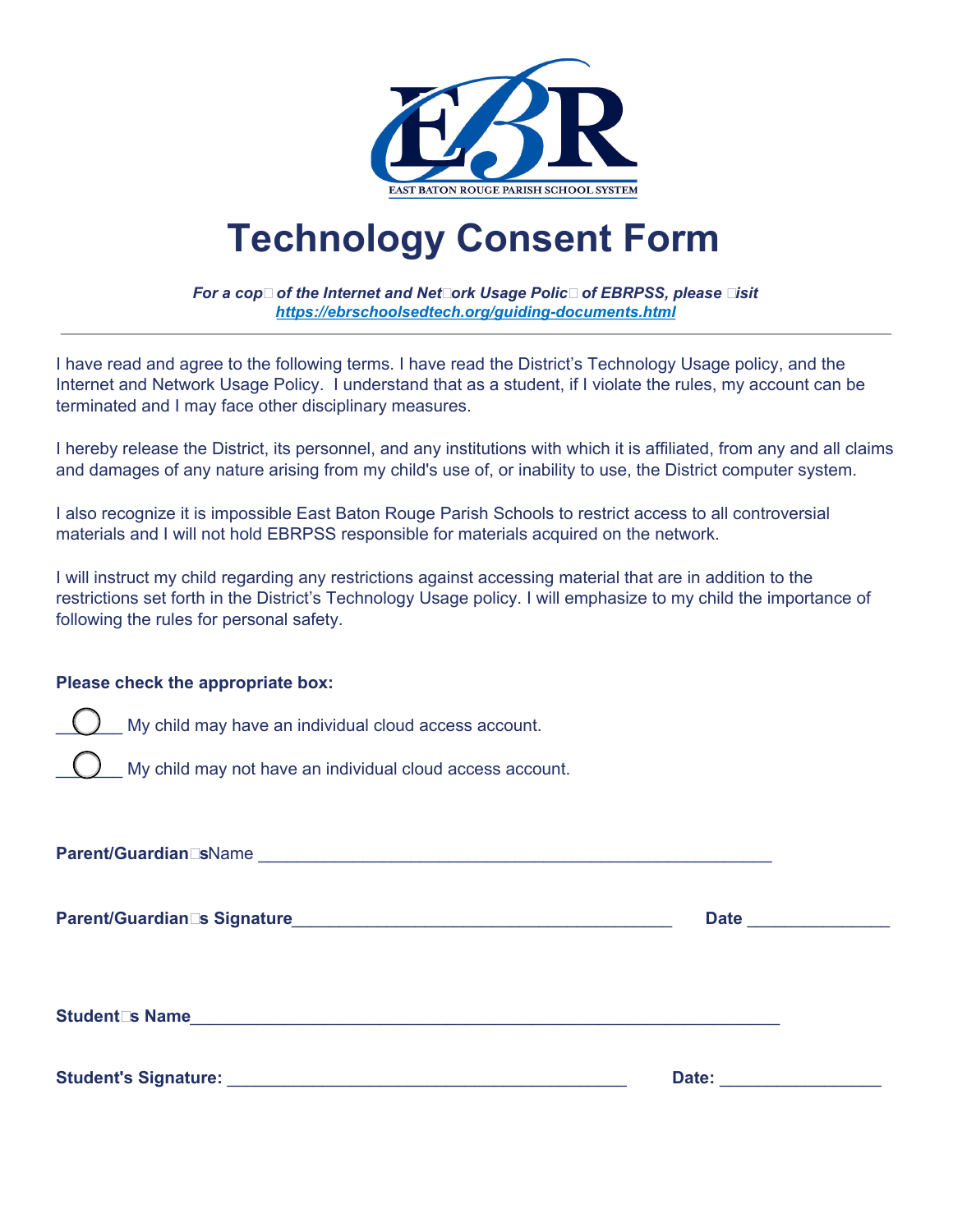

I hereby consent to the use of any photographs/video tape taken of my child by the East Baton Rouge Parish School System or the media for the purpose of advertising or publicizing events, activities, facilities and programs of the East Baton Rouge Parish School System in newspapers, newsletters, website, other publications, television, radio and other communications and advertising media.

By law, the East Baton Rouge Parish School System protects the privacy of the students and is prohibited from releasing students' personal information.

From time to time representatives of the news media are invited to campus to cover events at our schools. When this happens there is a possibility your child/children may be photographed, videotaped, or interviewed for a news story.

Please mark one of the choices below and return to school.

(C) Yes, I allow my child/children to be identified in any good news district or school publication.

No, I do not want my child/children identified in any good news district or school publication.

## **PLEASE PRINT**

| Student's Name:                                                                                                                                                                                                                      |
|--------------------------------------------------------------------------------------------------------------------------------------------------------------------------------------------------------------------------------------|
| Address: <u>and a series of the series of the series of the series of the series of the series of the series of the series of the series of the series of the series of the series of the series of the series of the series of </u> |
|                                                                                                                                                                                                                                      |
|                                                                                                                                                                                                                                      |
|                                                                                                                                                                                                                                      |
| Parent or Guardian if above person is under 18:                                                                                                                                                                                      |
| Parent/Guardian's Name:                                                                                                                                                                                                              |
| Address: and the contract of the contract of the contract of the contract of the contract of the contract of the contract of the contract of the contract of the contract of the contract of the contract of the contract of t       |
|                                                                                                                                                                                                                                      |
|                                                                                                                                                                                                                                      |
| Signature: National Communication of the Communication of the Communication of the Communication of the Communication of the Communication of the Communication of the Communication of the Communication of the Communication       |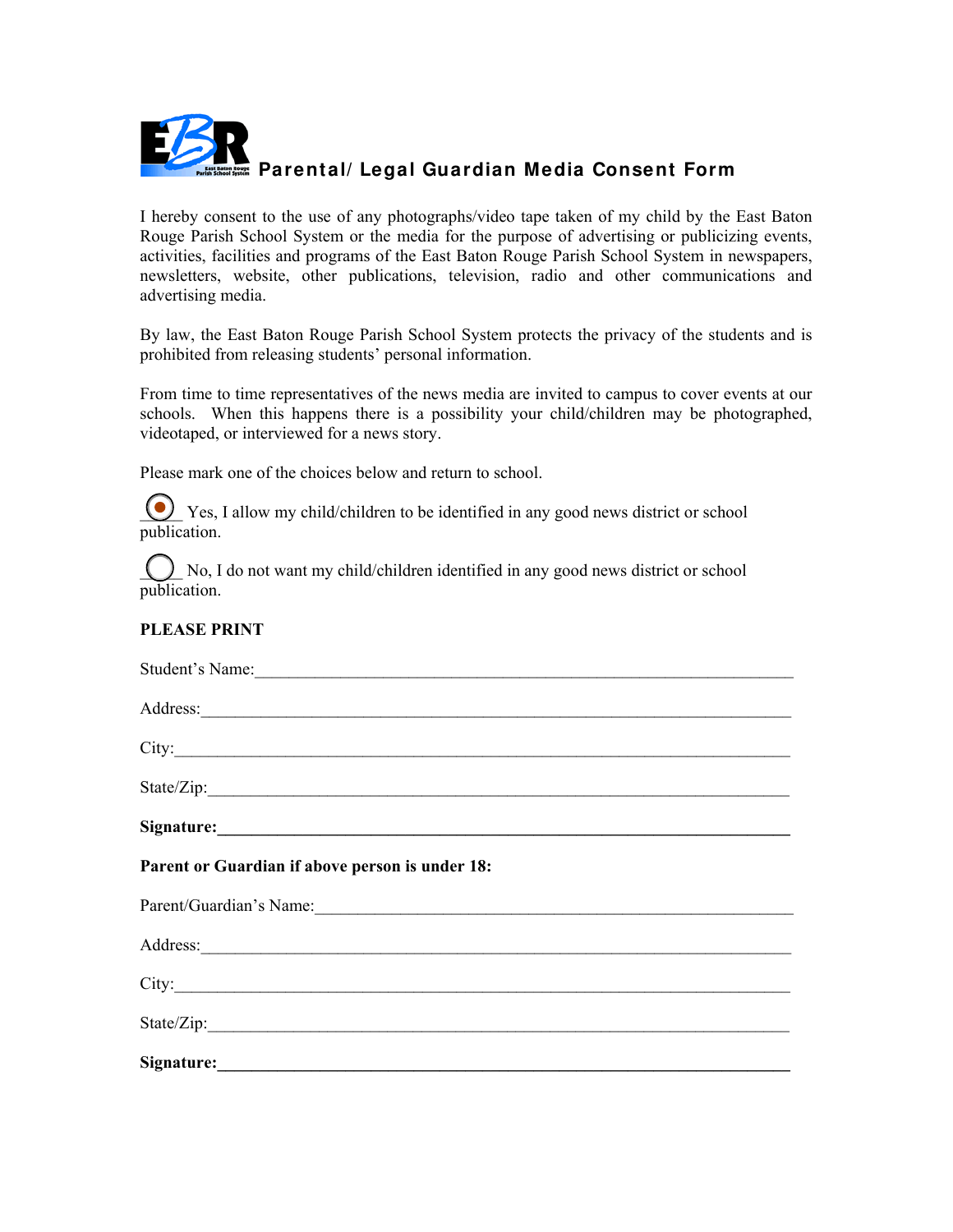

#### (Form Must Be Included In School Enrollment Packet)

|                      | Parent / Guardian / Adult Caring for Student: National Parent Control of Relationship: Nelationship:                                                                                                                                                                                                                                                                                                                                                                                                                                                                                   |                       |                                                                |       |              |          |
|----------------------|----------------------------------------------------------------------------------------------------------------------------------------------------------------------------------------------------------------------------------------------------------------------------------------------------------------------------------------------------------------------------------------------------------------------------------------------------------------------------------------------------------------------------------------------------------------------------------------|-----------------------|----------------------------------------------------------------|-------|--------------|----------|
|                      | Disclaimer: This questionnaire is intended to address the McKinney-Vento Act. Your child may be eligible for additional educational services through<br>Title I Part A, Title I Part C Migrant, Individuals with Disabilities Education Act (IDEA) and/or Title IX, Part A, Federal McKinney-Vento Assistance Act,<br>42 U.S.C.11435. Eligibility can be determined by completing this questionnaire. It is illegal to knowingly make false statements on this form. If<br>eligible, students are to be immediately enrolled in accordance with Bulletin 741, section 341.             |                       |                                                                |       |              |          |
| 1.<br>2.<br>3.<br>4. | $\Box$ YES $\Box$ NO Is the student's address a temporary living arrangement? (Note: If this is a permanent living arrangement or the<br>family owns or rents their home, sign under item 9 and submit form to school personnel.)<br>$\Box$ YES $\Box$ NO Is the temporary living arrangement due to loss of housing or economic hardship?<br>$\Box$ YES $\Box$ NO Does the student have a disability or receive any special education-related services? (Check one)<br>Where is the student currently living? (Check all that apply.)<br>$\Box$ In an emergency/transitional shelter. |                       |                                                                |       |              |          |
|                      | $\Box$ Temporarily with another family because we cannot afford or find affordable housing.<br>$\Box$ With an adult that is not a parent or legal guardian, or alone without an adult.<br>$\Box$ In a vehicle of any kind, trailer park or campground without running water/electricity, abandoned building or<br>substandard housing.<br>$\Box$ Emergency Housing (i.e. FEMA Trailer or FEMA Rental Assistance)<br>$\Box$ In a hotel/motel. $\Box$ Other specific information:                                                                                                        |                       |                                                                |       |              |          |
| 5.<br>6.             | $\Box$ YES $\Box$ NO Does the student exhibit any behaviors that may interfere with his or her academic performance?<br>Would you like assistance with uniforms, student records, school supplies, transportation, other?                                                                                                                                                                                                                                                                                                                                                              |                       |                                                                |       |              |          |
| 7.                   | $\Box$ YES $\Box$ NO Migrant – Have you moved at any time during the past three (3) years to seek temporary or seasonal work in<br>agriculture (including Poultry processing, dairy, nursery, and timber) or fishing?                                                                                                                                                                                                                                                                                                                                                                  |                       |                                                                |       |              |          |
| 8.                   | $\Box$ YES $\Box$ NO Does the student have siblings (brothers or sisters)? Note: Use back of page if more space is needed.                                                                                                                                                                                                                                                                                                                                                                                                                                                             |                       |                                                                |       |              |          |
|                      |                                                                                                                                                                                                                                                                                                                                                                                                                                                                                                                                                                                        |                       |                                                                |       |              |          |
|                      |                                                                                                                                                                                                                                                                                                                                                                                                                                                                                                                                                                                        |                       |                                                                |       |              |          |
| Name<br>9.           | The undersigned certifies that the information provided above is accurate.                                                                                                                                                                                                                                                                                                                                                                                                                                                                                                             | School                |                                                                | Grade | DOB          |          |
|                      |                                                                                                                                                                                                                                                                                                                                                                                                                                                                                                                                                                                        |                       |                                                                |       |              |          |
|                      | Print Parent/Guardian/Adult Caring for Student's Name                                                                                                                                                                                                                                                                                                                                                                                                                                                                                                                                  |                       | Signature                                                      |       | Date         |          |
|                      | (Area Code) Phone Number                                                                                                                                                                                                                                                                                                                                                                                                                                                                                                                                                               | <b>Street Address</b> | City                                                           |       | <b>State</b> | Zip Code |
|                      | Print School Contact Name                                                                                                                                                                                                                                                                                                                                                                                                                                                                                                                                                              | Title                 | Signature<br>Homeless Liaison Use Only - Check All that Apply: |       | Date         |          |

 $\Box \; \mathsf{She(\Box \; Doubled\text{-}Up\,} \Box \; \mathsf{Unsheetered} / \mathsf{EMA/Substandard} \, \Box \; \mathsf{Hotel/Motel}$ Unaccompanied Youth:  $\Box$  YES  $\Box$  NO School Use Only: 
<sup>O</sup> Free or Reduced Price Meals Form submitted/signed □ Copy Placed in Student's Cumulative Record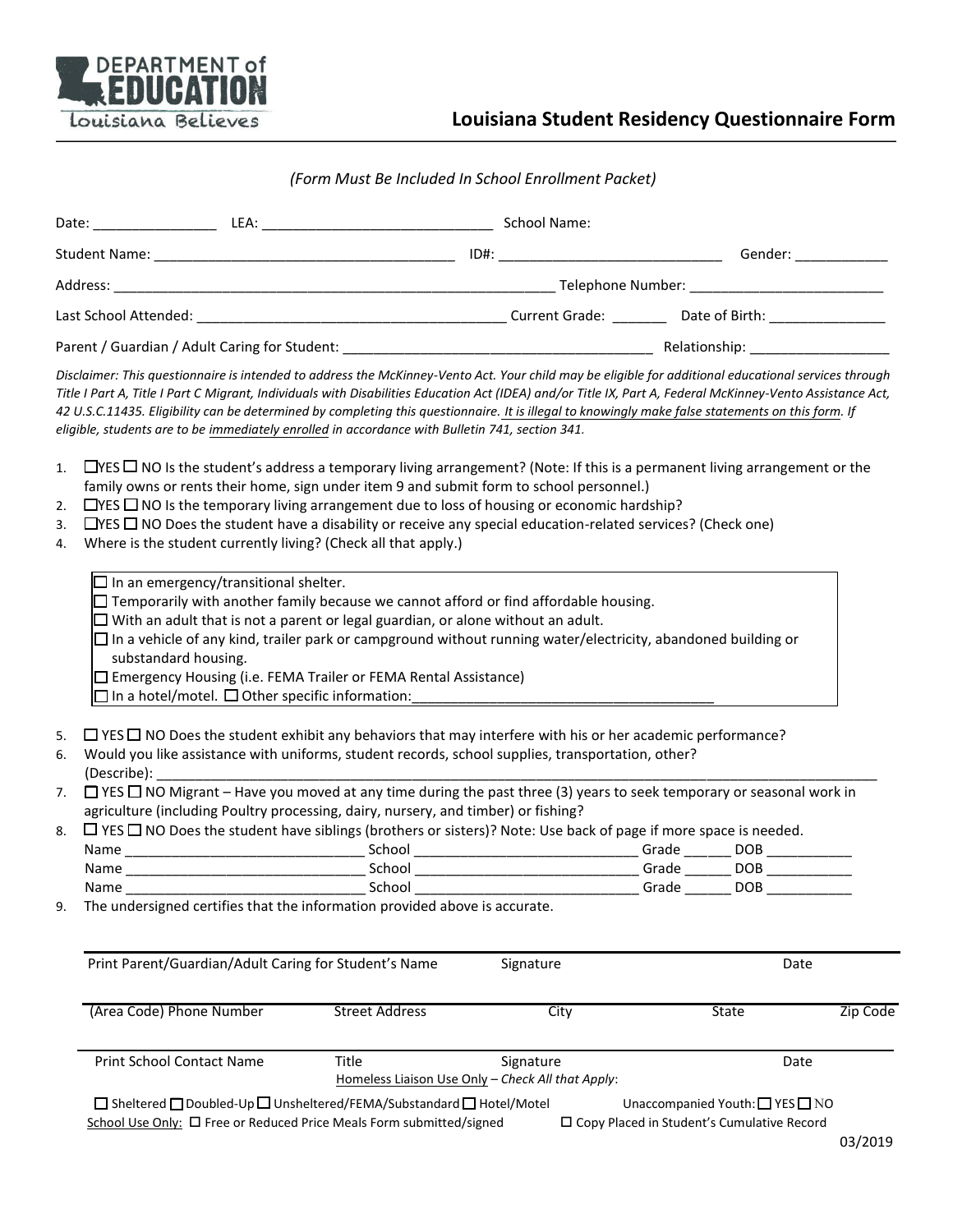## **East Baton Rouge Parish School System Student Registration and Data Verification Form**

# SCHOOL OFFICE COPY: SCHOOLYEAR 2021-2022

| <b>SCHOOL USE ONLY:</b><br><b>Student ID Number</b><br>Grade<br><b>Entry Date</b><br>School Number<br>Teacher#                                                                                                                                                                                                                                                                                                                                                                                                                                                                                                                                                                            | <b>Teacher Name</b><br>School Use |                                                        |                            |  |
|-------------------------------------------------------------------------------------------------------------------------------------------------------------------------------------------------------------------------------------------------------------------------------------------------------------------------------------------------------------------------------------------------------------------------------------------------------------------------------------------------------------------------------------------------------------------------------------------------------------------------------------------------------------------------------------------|-----------------------------------|--------------------------------------------------------|----------------------------|--|
| Parents: This is your child's registration form. Please complete all blank items in each section on ALL PAGES.                                                                                                                                                                                                                                                                                                                                                                                                                                                                                                                                                                            |                                   |                                                        |                            |  |
| <b>STUDENT INFORMATION</b> Student's LEGAL Name                                                                                                                                                                                                                                                                                                                                                                                                                                                                                                                                                                                                                                           |                                   |                                                        |                            |  |
| Student's Address<br><b>Birth Certificate Number</b><br>Zip Code                                                                                                                                                                                                                                                                                                                                                                                                                                                                                                                                                                                                                          |                                   |                                                        |                            |  |
| Ethnicity:<br>Am. Ind./Alaskan Native<br>$\Box$ Male<br>Has the student ever attended a school in Louisiana? $\Box$ Yes $\Box$ No<br>$\Box$ Female<br>$\Box$ Asian/Pacific Islander<br>Has the student ever attended a school in EBRPSS? $\Box$ Yes $\Box$ No<br>Black (not of Hispanic Origin)<br>Last school attended<br>凵<br>$\Box$ Hispanic<br>School's address if not in EBRPSS<br>White (Not of Hispanic Origin)<br>Is this student the subject of a court or custody order? ? $\Box$ Yes $\Box$ No<br>If yes, please provide a copy of the order to the school.<br>Other<br>Language first acquired by student<br>Language spoken at home<br>Language most often spoken by student |                                   |                                                        |                            |  |
| Has this student ever received services as an Exceptional Student? $\Box$ Yes $\Box$ No<br>If yes, Please indicate the student's exceptionality:<br>Gifted                                                                                                                                                                                                                                                                                                                                                                                                                                                                                                                                | Talented<br>$\Box$                | Other<br>. .                                           |                            |  |
| Brothers/Sisters in an EBR School this year                                                                                                                                                                                                                                                                                                                                                                                                                                                                                                                                                                                                                                               | Date of Birth                     | School                                                 | Grade                      |  |
|                                                                                                                                                                                                                                                                                                                                                                                                                                                                                                                                                                                                                                                                                           |                                   |                                                        |                            |  |
|                                                                                                                                                                                                                                                                                                                                                                                                                                                                                                                                                                                                                                                                                           |                                   |                                                        |                            |  |
| <b>PARENT/GUARDIAN</b><br>Does the student reside at this address? $\Box$ Yes $\Box$ No<br>Relation<br>Name<br>Home Phone<br>Other Phone<br>Address<br>Cell Phone<br>Place of Employment<br>Work Phone<br>Does the student reside at this address? $\Box$ Yes $\Box$ No<br>Relation<br>Name<br>Home Phone<br>Cell Phone<br>Other Phone<br>Address                                                                                                                                                                                                                                                                                                                                         |                                   |                                                        |                            |  |
| Place of Employment<br>Work Phone<br>Person with whom the student lives if not the parent/guardian:<br>Home Phone<br>Name<br>Other Phone<br>Address<br>Cell Phone<br>Work Phone<br>Place of Employment                                                                                                                                                                                                                                                                                                                                                                                                                                                                                    |                                   |                                                        |                            |  |
| <b>GENERAL STUDENT INFORMATION</b><br>Person Authorized to Pick up Your Child<br>Person Authorized to Pick up Your Child<br><b>Emergency Contact</b><br><b>Emergency Contact</b><br>After school, how does the student get home or to after school care:                                                                                                                                                                                                                                                                                                                                                                                                                                  | Home Phone<br>Home Phone          | Home Phone<br>Home Phone<br>Other Phone<br>Other Phone | Other Phone<br>Other Phone |  |
| Student's Doctor/Clinic                                                                                                                                                                                                                                                                                                                                                                                                                                                                                                                                                                                                                                                                   |                                   |                                                        | Doctor's/Clinic's Phone    |  |
| Hospital of Choice<br>Special medical conditions/allergies/procedures of which the school should be aware                                                                                                                                                                                                                                                                                                                                                                                                                                                                                                                                                                                 |                                   |                                                        |                            |  |